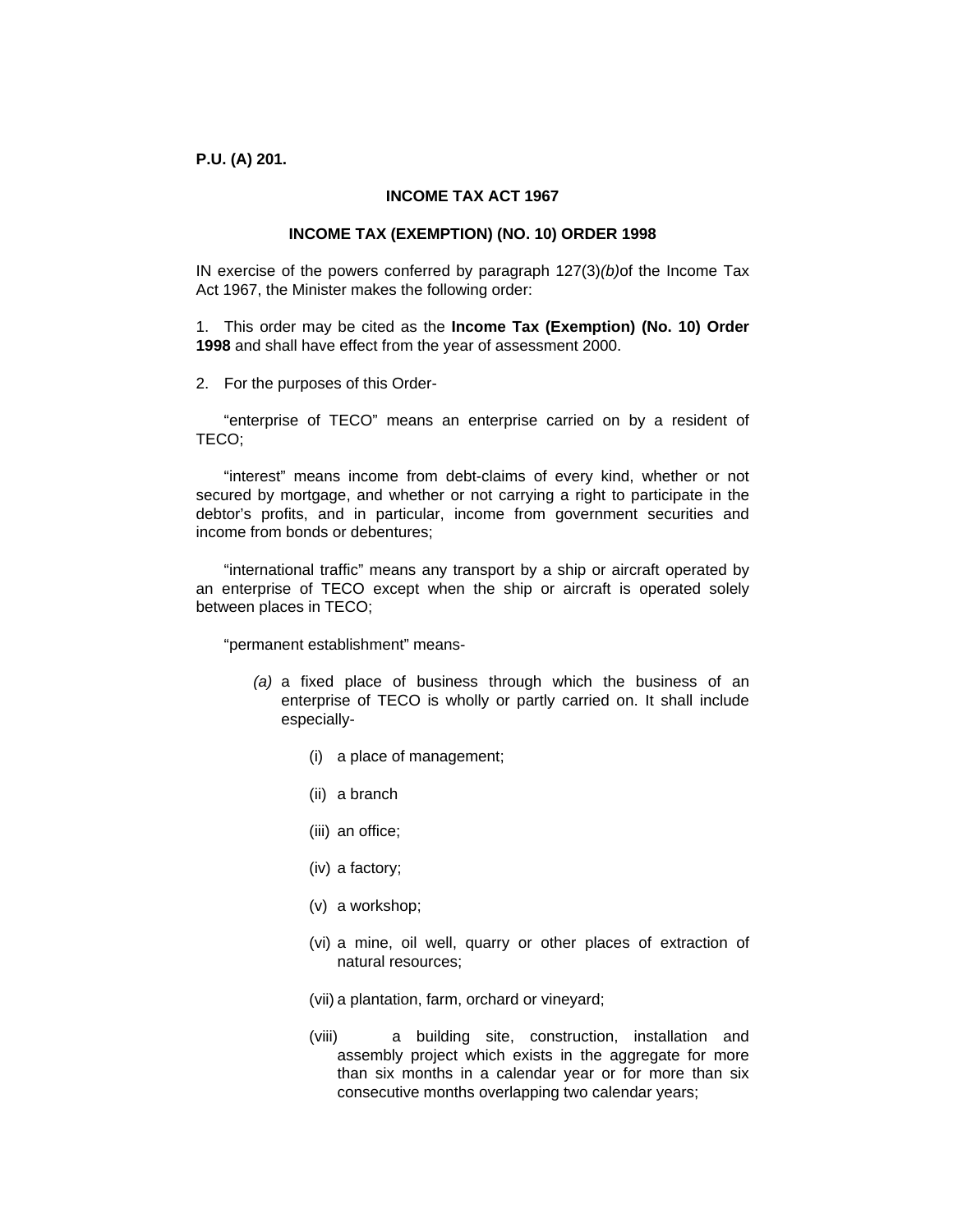- *(b)* an enterprise of TECO that carries on supervisory activities in Malaysia for more than six months in connection with a construction, installation or assembly project which is being undertaken in Malaysia;
- *(c)* a person acting in Malaysia on behalf of an enterprise of TECO notwithstanding he has no fixed place of business in Malaysia if-
	- (i) he has, and habitually exercises a general authority in Malaysia to conclude contracts in the name of the enterprise; or
	- (ii) he maintains in Malaysia a stock of goods or merchandise belonging to the enterprise from which he regularly fills orders on behalf of the enterprise; or
	- (iii) he regularly secures orders in Malaysia wholly or almost wholly for the enterprise;

 "person" comprises an individual, a company and any other body of persons which is treated as a person for tax purposes;

 "professional services" includes especially independent scientific, literary, artistic, educational or teaching activities as well as the independent activities of physicians, lawyers, engineers, architects, dentists and accountants;

 "resident of TECO" means any person who is a resident in accordance with the taxation laws applicable in TECO;

 "technical fees" means payment of any kind to any person, other than to an employee of the person making the payments, in consideration for any services of a technical, managerial or consultancy nature; and

 "TECO" means the area represented by the Taipei Economic and Cultural Office in Malaysia.

3. The Minister exempts a person who is a resident of TECO in respect of income from-

### *Business Profits*

3.1 Profits of an enterprise of TECO that carries on business in Malaysia not through a permanent establishment.

#### *Profits from Shipping and Air Transport*

3.2 The operation of ships or aircraft in international traffic, including share of profits from the participation in a pool, a joint business or an international operating agency and profits from the rental of ships or aircraft on a full (time or voyage) or bareboat basis and from the rental of containers and related equipment, which is incidental to the international operation of ships or aircraft.

*Interest*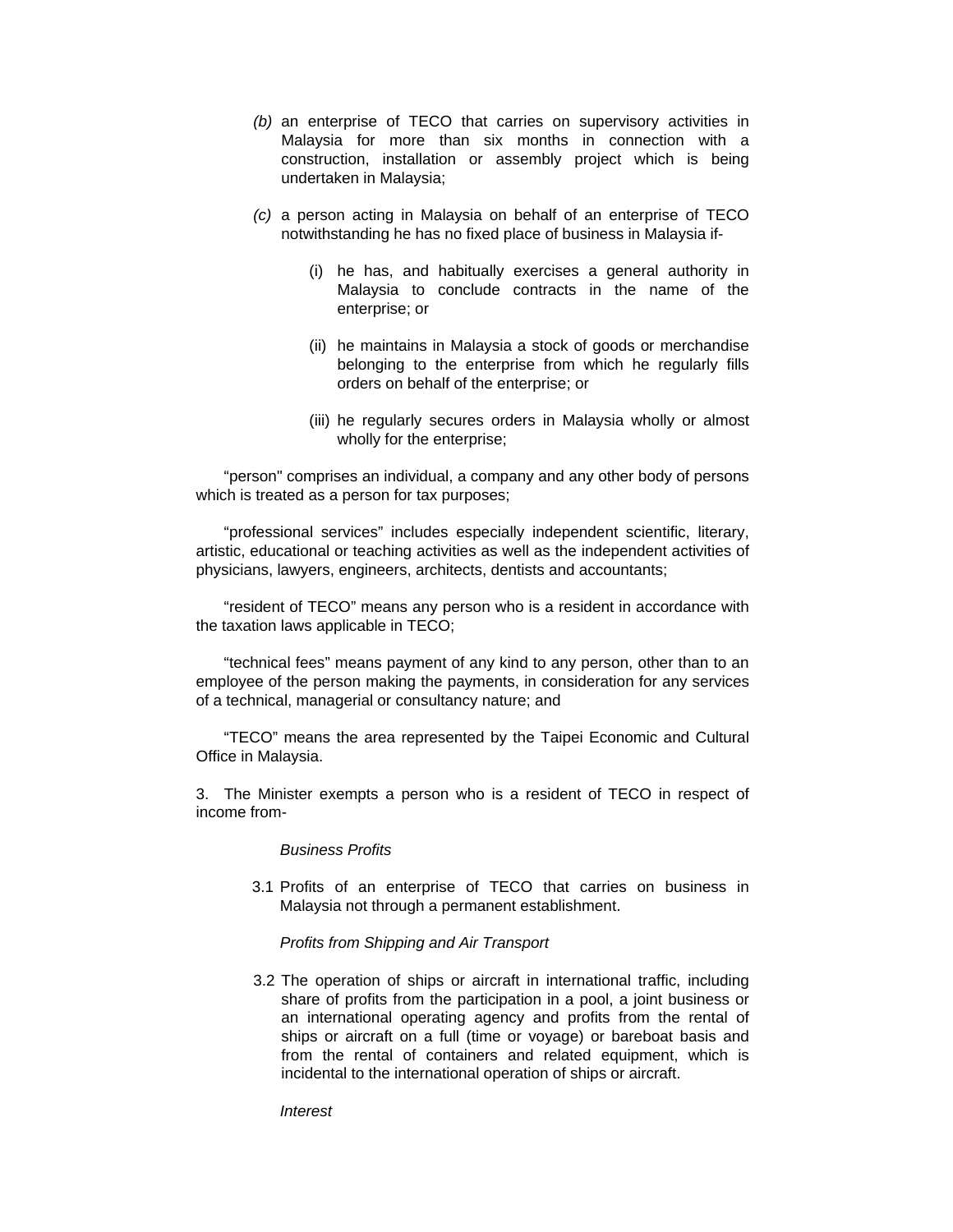3.3 Interest paid to a resident of TECO who is the beneficial owner of the interest equal to an amount arrived at by the following formula:

$$
A \times B
$$

where A is the gross amount of interest derived from Malaysia;

 B is the difference between the tax rate pursuant to Part II, Schedule 1 and 10 percent; and

C is the tax rate pursuant to Part II, Schedule 1.

### *Technical Fees*

3.4 Technical fees paid to a resident of TECO who is the beneficial owner of the technical fees equal to an amount arrived at by the following formula;

$$
\begin{array}{cccc}\n & A & x & \underline{B} \\
& C & \n\end{array}
$$

 where A is the gross amount of technical fees derived from Malaysia;

> B is the difference between the tax rate pursuant to part V, Schedule 1 and 7.5 percent; and

C is the tax rate pursuant to Part V, Schedule 1.

*Independent Personal Services* 

- 3.5 Professional services or other independent activities of a similar character-
	- *(a)* if his stay in Malaysia is for a period or periods amounting to or in aggregate of less than 183 days in the calendar year concerned; or
	- *(b)* if the remuneration for his services in Malaysia does not exceed 3,000 U.S. Dollars or the equivalent in Malaysian Ringgit in the calendar year concerned.

# *Dependent Personal Services*

- 3.6 An employment exercised in Malaysia if-
	- *(a)* the recipient is present in Malaysia for a period or periods amounting to or in the aggregate of less than 183 days in the calendar year concerned; and
	- *(b)* the remuneration is paid by, or on behalf of an employer who is not a resident of Malaysia; and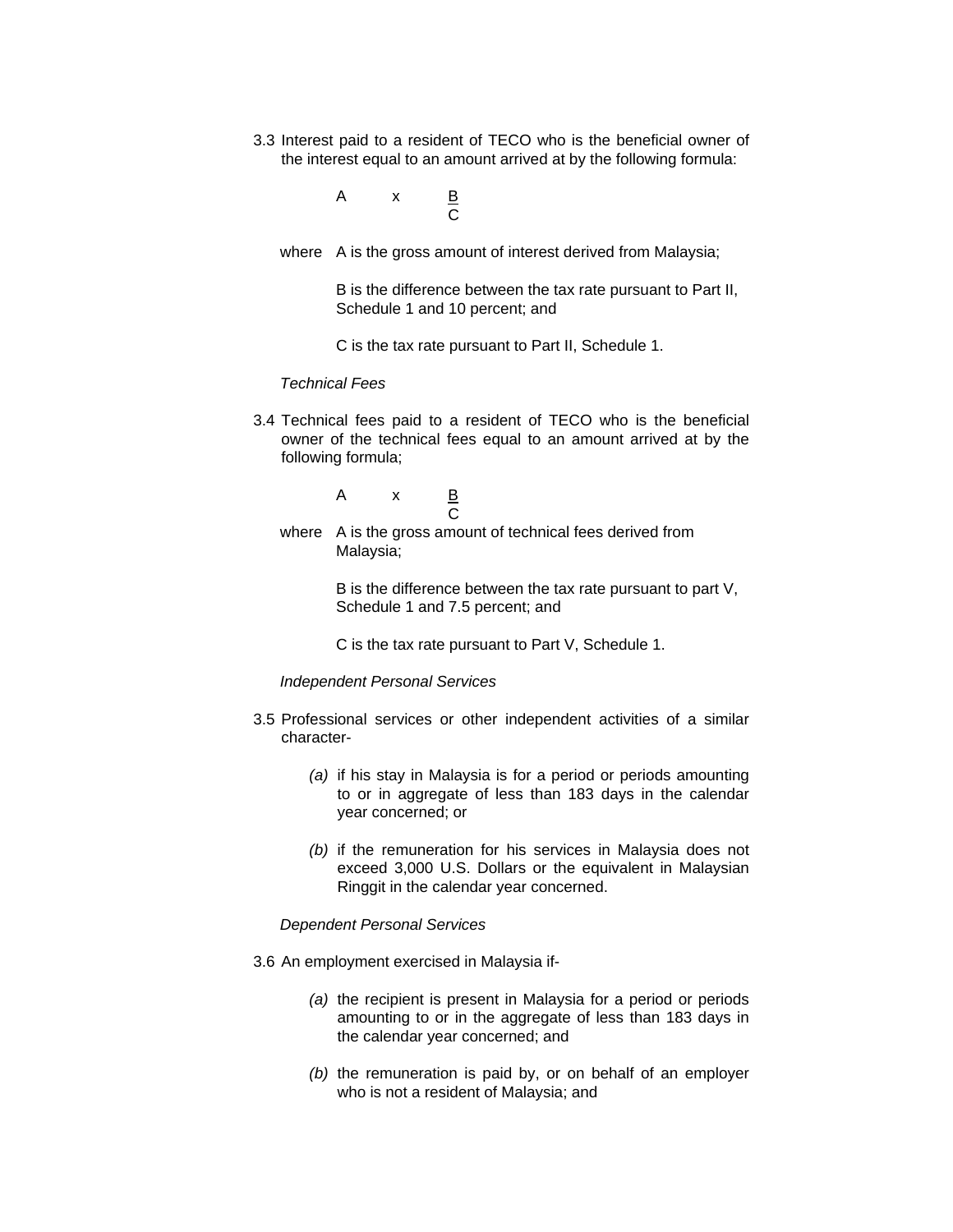*(c)* the remuneration is not borne by a resident or a permanent establishment which the employer has in Malaysia.

# *Artistes and Sportsmen*

3.7 Activities exercised in Malaysia as or by an entertainer, such as a theater, motion picture, radio or television artiste, or a musician, or as a sportsman, if the visit to Malaysia is directly or indirectly supported wholly or substantially from public funds of TECO.

# *Teachers and Researchers*

3.8 Teaching or research (other than those undertaken primarily for the private benefit of a specific person or persons) or both at a public university, college or other similar public institutions at the invitation of such public institutions provided that the individual is a resident of TECO immediately before making the visit to Malaysia and that visit is for a period not exceeding two years solely for that purpose and such remuneration is subject to tax in TECO.

# *Students and Trainees*

- 3.9 *(a)* All remittances from abroad for the purposes of his maintenance, education, study, research or training;
	- *(b)* Any amount of grant, allowance or award; and
	- *(c)* Any remuneration not exceeding 3,000 U.S. Dollars or the equivalent in Malaysian Ringgit per annum in respect of services in Malaysia provided the services are performed in connection with his study, research or training or are necessary for the purposes of his maintenance, and he is a resident of TECO immediately before making a visit to Malaysia and is temporarily present in Malaysia solely-
		- (i) as a student at a recognized university, college, school or other similar recognized educational institutions in Malaysia;
		- (ii) as a business or technical apprentice; or
		- (iii) as recipient of a grant, allowance or award for the primary purpose of study, research or training from the relevant authorities in TECO or in Malaysia or from a scientific, educational, religious or charitable organization or under a technical assistance programme entered into between the relevant authorities in TECO and in Malaysia.

4. Where income mentioned in the preceding paragraphs is subject to tax under the laws in force in TECO by reference to the amount thereof which is remitted to or received in TECO and not by reference to the full amount thereof, then the exemption to be allowed under this Order shall apply to so much of the income as is remitted to or received in TECO.